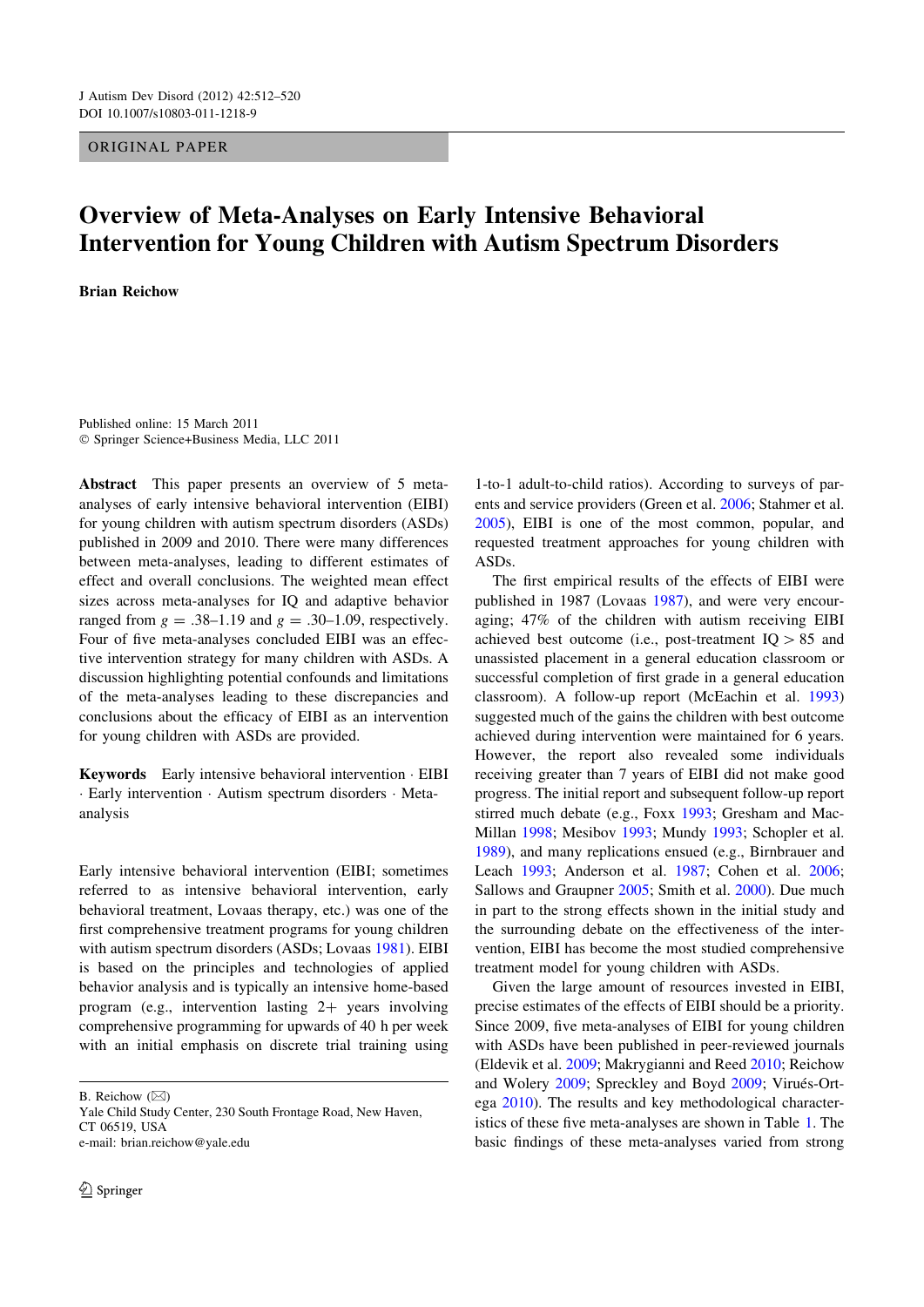|                                   |                                                                           |                                                                                                                               |                                                                                                | Table 1 Inclusion criteria and meta-analytic methods of reviews included in overview                                                                                                                                                                                                                                                                                                                                                                                  |                     |                                |                               |                                                                                                |                                                                                                                                                                                                 |                                    |
|-----------------------------------|---------------------------------------------------------------------------|-------------------------------------------------------------------------------------------------------------------------------|------------------------------------------------------------------------------------------------|-----------------------------------------------------------------------------------------------------------------------------------------------------------------------------------------------------------------------------------------------------------------------------------------------------------------------------------------------------------------------------------------------------------------------------------------------------------------------|---------------------|--------------------------------|-------------------------------|------------------------------------------------------------------------------------------------|-------------------------------------------------------------------------------------------------------------------------------------------------------------------------------------------------|------------------------------------|
|                                   | (age range)<br>Population                                                 | Interventions                                                                                                                 | Research<br>designs                                                                            | Other criteria                                                                                                                                                                                                                                                                                                                                                                                                                                                        | Included<br>studies | participants<br>Number of      | <b>Effect</b><br>used<br>size | effect size (95% CI)<br>Weighted mean                                                          | heterogeneity<br>Tests of                                                                                                                                                                       | Evidence of<br>publication<br>bias |
| Eldevik et al.<br>(2009)          | $(2-7 \text{ years})$<br>PDD-NOS<br>Autism or                             | EIBI based on<br>Green et al.<br>(2002)                                                                                       | and/or control<br>ð<br>Comparison<br>group; not<br>case study<br>series                        | treatment duration<br>12-36 Months of                                                                                                                                                                                                                                                                                                                                                                                                                                 | Ó                   | Treatment: 153<br>Control: 144 | SMD                           | $IQ-1.10(.87-1.33)$<br>$AB - .66(.41-.90)$                                                     | $IQ - Q(9) = 10.07,$<br>$= 8.5,$<br>$I^2=10.66$<br>$I^2 = 17.65$<br>$AB-Q(7)$<br>$p = .29$<br>$p = .35$                                                                                         | $\tilde{z}$                        |
| Reichow and<br>Wolery<br>(2009)   | Autism, ASD,<br>PDD, PDD-<br>$(\leq 7$ years)<br>NO <sub>S</sub>          | Lovaas UCLA<br>EIBI based on<br>YAP model                                                                                     | RCTs, 2-group<br>comparison,<br>one group<br>pre/post                                          | treatment duration<br>$>12$ months of                                                                                                                                                                                                                                                                                                                                                                                                                                 | $\Xi$               | Treatment: 251                 | <b>SMC</b>                    | $IQ - .69$ $(.39 - 1.00)$                                                                      | $IQ - Q(10) = 22.6$ ,<br>$p = .02$<br>$t^2 = 51.2$                                                                                                                                              | Yes                                |
| and Boyd<br>Spreckley<br>(2009)   | $(1.5-6$ years)<br>Autism or<br>PDD                                       | intervention<br>behavior<br>Applied                                                                                           | RCTs, quasi-<br>controlled<br>Systematic<br>reviews,<br>RCT <sub>S</sub><br>trials             | Rigor-PEDro<br>score $\geq 6$                                                                                                                                                                                                                                                                                                                                                                                                                                         | 4                   | Treatment: 41<br>Control: 35   | SMD                           | $AB - 30 (-16 - 77)$<br>$IQ - 38 (-.09 - 84)$                                                  | $= 5.87,$<br>$IQ - Q(2) = 2.99,$<br>$AB-Q(2)$<br>$p = .05$<br>$p=.22$<br>$l^2 = 33.1$<br>$t^2 = 33.1$                                                                                           | reported<br>Not                    |
| Ortega<br>Virués-<br>2010         | Autism (not<br>specified)                                                 | Comprehensive<br>(e.g., Maurice<br>intervention<br>et al. 2001)<br>ABA                                                        | $\mathbf{a}$<br>participants<br>Group desig<br>with $> 5$                                      | $>10$ h of treatment per 22<br>treatment duration<br>>45 weeks of<br>week and                                                                                                                                                                                                                                                                                                                                                                                         |                     | Treatment: 323<br>Control: 180 | together<br>SMD:              | SMC and IQ-1.9 (.91-1.47)<br>$(.70 - 1.47)$<br>$AB-1.09$                                       | $AB - f^2 = 68$<br>$\mathrm{IQ}{-}I^2=75$                                                                                                                                                       | Yes                                |
| Makrygianni<br>and Reed<br>(2010) | Autism, ASD,<br>$(\leq4.5 \text{ years})$<br>PDD, PDD-<br>NO <sub>S</sub> | based on ABA<br>Comprehensive<br>treatment                                                                                    | single subject<br>Pre and post-<br>reviews or<br>treatment<br>measures;<br>excluded<br>designs | High (H) or moderate<br>(M) methodological<br>modified criteria of<br>rigor based on<br>Reichow et al.<br>(2008)                                                                                                                                                                                                                                                                                                                                                      | $\overline{4}$      | Treatment: 303<br>Control: 162 | SMC and<br>separate<br>SMD:   | AB-H: .97 M: .66<br>AB-H: .42 M: .47<br>SMC: IQ-H: .95<br>SMD: $IQ-H: .57$<br>M: .73<br>M: .91 | M: $Q(10) = 17.73$<br>M: $Q(4) = 11.52$<br>M: $Q(7) = 19.43$<br>M: $Q(6) = 8.03$<br>$QQ = 7.99$<br>SMD: IQ-H:<br>$Q(2) = 5.08$<br>SMC: IQ-H:<br>$Q(1) = 4.31$<br>$Q(4) = .54$<br>AB-H:<br>AB-H: | $\mathop{\mathsf{S}}\nolimits$     |
|                                   |                                                                           | Angeles Young Autism Program, RCTs randomized control tri<br>IQ intelligence quotient, AB adaptive behavior, $QQ$ -statistic, | behavior analysis, H high methodological rigor, M moderate methodological rigor                | f <sup>2</sup> I-squared, ASD autism spectrum disorder, PDD pervasive developmental disorder, UCLA YAP University of California at Los<br>als, SMC standardized mean change effect size, PEDro physiotherapy evidence database scale of quality assessment, ABA applied<br>Key: Cl confidence interval, PDD-NOS pervasive developmental disorder-not otherwise specified, EIBI early intensive behavioral intervention, SMD standardized mean difference effect size, |                     |                                |                               |                                                                                                |                                                                                                                                                                                                 |                                    |

 $\underline{\textcircled{\tiny 2}}$  Springer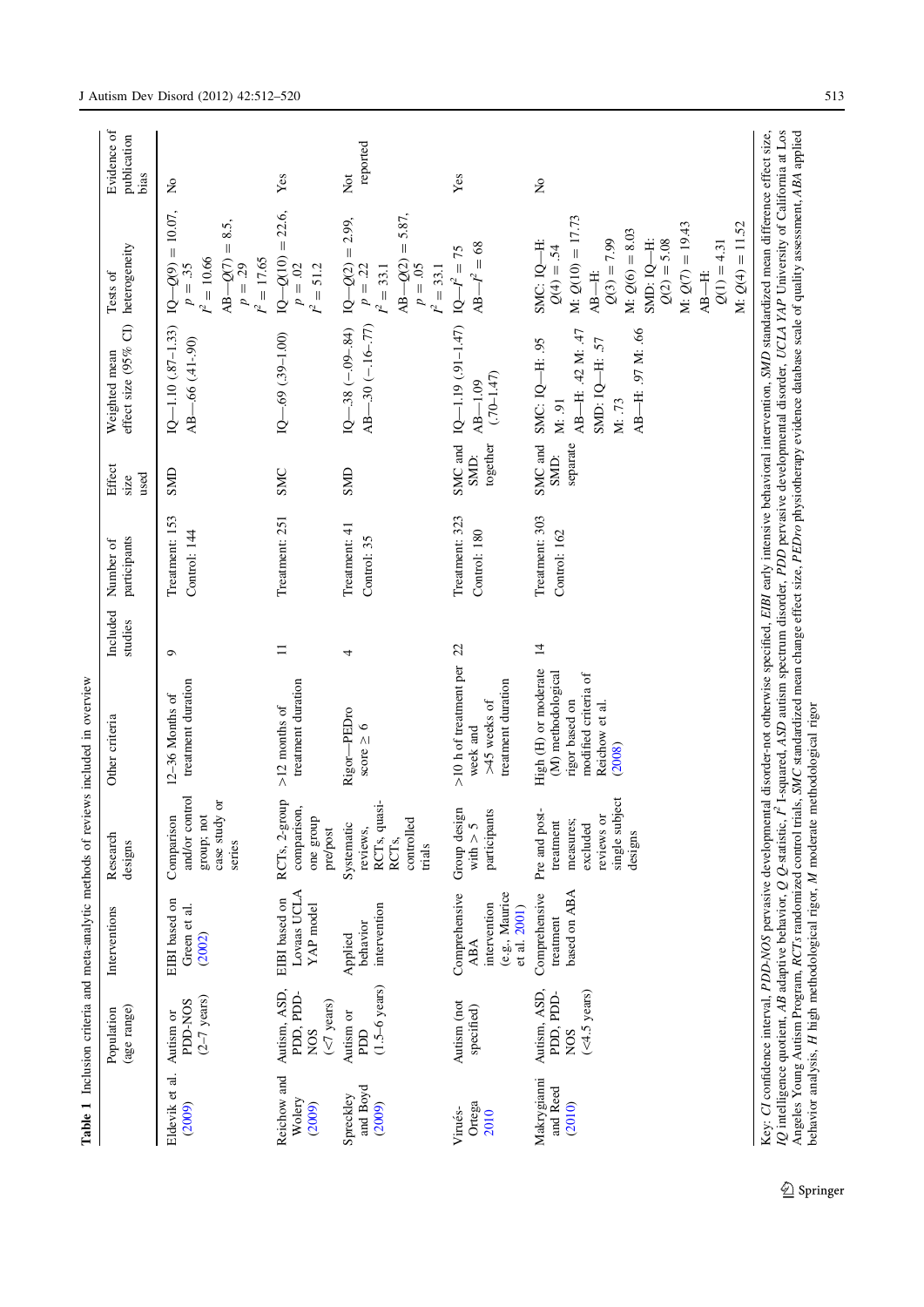514 J Autism Dev Disord (2012) 42:512–520

support of EIBI to a conclusion that EIBI was not superior to standard care. Four of five meta-analyses (Eldevik et al. 2009; Makrygianni and Reed 2010; Reichow and Wolery 2009; Virués-Ortega 2010) concluded EIBI was an effective intervention strategy for many children with ASDs. For these four meta-analyses, the weighted mean effect sizes for IQ had a range of  $g = .57-1.19$  and the range of weighted mean effect sizes for adaptive behavior was  $g = .42-1.09$ , respectively. The one meta-analysis (Spreckley and Boyd 2009) concluding EIBI was not superior to standard care reported weighted mean effect sizes of  $g = .38$  and  $g = .30$  for IQ and adaptive behavior, respectively.

Although it is evident that much effort was employed by the research teams conducting the meta-analyses included in this overview, all meta-analyses had at least one methodological limitation including calculation of effect sizes based on small samples (sometimes without reference to a control group), inclusion of non-randomized studies, over inclusion of participant data, and lack of standardized comparison or control groups. This paper provides an overview of the five meta-analyses on EIBI for young children with ASDs and an examination of key differences and potential confounds that might have led to the discrepant findings.

## Overview of Meta-Analyses

#### Inclusion Criteria of Meta-Analyses

One striking difference across meta-analyses is the variation in inclusion criteria. Although all meta-analyses synthesized comprehensive treatment programs for young children with ASDs based on applied behavior analysis, the specific definitions of the intervention varied from restriction to EIBI based on the manuals of Lovaas (e.g., Lovaas 1981, 2003; inclusion criterion of Reichow and Wolery 2009) to broader definitions of EIBI leading to the inclusion of programs such as Pivotal Response Treatment and Group Intensive Family Training (studies by Baker-Ericzen et al. 2007 and Anan et al. 2008, respectively; inclusion criterion of Virués-Ortega  $2010$ ), which have significant differences from the treatment described in the Lovaas manuals and many conceptualizations of EIBI. Care must be taken when conducting meta-analyses not to combine studies evaluating different independent variables (frequently referred to in meta-analysis as the apples and oranges problem; Borenstein et al. 2009), which appears to be a possible confound that cannot be ruled out of all metaanalyses included in this overview. An additional limitation of each meta-analysis is that all of the studies on EIBI had at least one methodological shortcoming including use of quasi-experimental designs, small sample sizes, non-random assignment to groups, inadequate participant characterization, narrow and inadequate outcome measures, lack of fidelity data, and lack of standardized treatment methods for control and/or comparison groups.

The different definitions of EIBI was largely responsible for the differences in which studies were included in each meta-analysis, which resulted in large differences in the total number of studies within each meta-analysis (from 4 studies with a total of 41participants in the Spreckley and Boyd (2009) meta-analysis to 22 studies with a total of 323 participants in the Virués-Ortega (2010) meta-analysis). Table 2 provides characteristics of each study included across meta-analyses. As shown in Table 2, most studies were included in two, three, or four meta-analyses, except for one study that was included in all five meta-analyses (Smith et al. 2000) and eight studies that were included in only one meta-analysis apiece (Anan et al. 2008; Baker-Ericzen et al. 2007; Ben-Itzchak et al. 2008; Harris et al. 1991; Harris and Handleman 2000; Boyd and Corley 2001, Matos and Mustaca 2005, and Reed et al. 2007b).

The other inclusion criterion likely to have had a significant effect on the conclusions of each meta-analysis is the research design. In the evaluation of EIBI, studies using multiple research designs (e.g., randomized clinical trials, retrospective pre/post comparisons, multiple-arm trials) with many different types of comparison groups (e.g., standardized nursery school, treatment as usual, eclectic models) have been conducted. No meta-analysis restricted inclusion to randomized control trials, which is a common recommendation in meta-analysis (Reeves et al. 2008). All meta-analyses restricted inclusion to group research design studies. Eldevik et al. (2009) and Spreckley and Boyd (2009) further restricted the criteria to comparative group research designs, which limited the number of studies meeting eligibility criteria. Given the lack of a standardized comparison group, both strategies seem justifiable, however, the inclusion of non-randomized studies is a potential confound and should be considered a limitation of all meta-analyses included in this overview. The lack of standardized conditions for comparison groups creates a situation in which drawing strong conclusions about the effectiveness of EIBI is difficult and should be considered a limitation that needs to be carefully addressed in future meta-analyses. Furthermore, the lack of a standardized comparison group across studies evaluating EIBI also created a situation in which the research teams conducting meta-analysis had to make decisions on how to interpret different comparison groups, which had significant consequences on the outcome of each meta-analysis.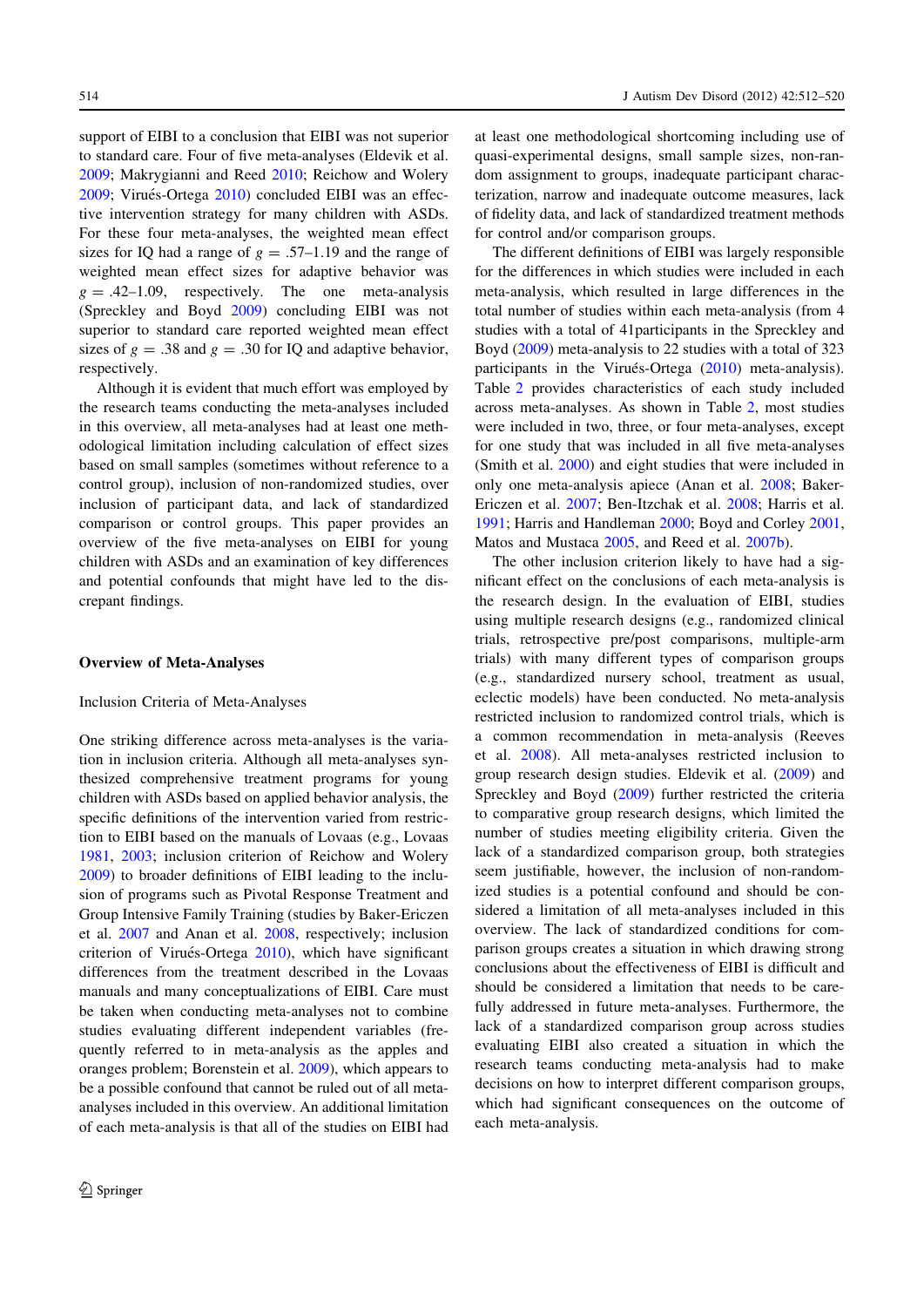Differences in the Interpretation of Comparison Groups

## Misinterpretation of Sallows and Graupner Parent-Directed EIBI Group

The interpretation of a comparison group had a significant impact on the outcome of the Spreckley and Boyd (2009) meta-analysis, which interpreted the parent-directed EIBI group of the Sallows and Graupner (2005) study as a control group. In the Sallows and Graupner study, participants in the parent-directed EIBI group received greater than 30 h of EIBI per week using the same curriculum (Lovaas 1981; Maurice et al. 1996) delivered from therapists hired from the same agency as the clinic-directed EIBI group, which also received greater than 30 h of EIBI per week. The treatment received by the participants in the parent-directed EIBI group was not equivalent to standard care or a traditional no-treatment control group and should not be considered as such (see Smith et al. 2009 for further explanation). In fact, the results showed that, on average, both the parent-directed EIBI group and the clinic-directed EIBI group made significant gains on the standardized assessments between pre-treatment and post-treatment but there were not statistically significant differences between the two EIBI groups. The interpretation of the Sallows and Graupner parent-directed EIBI group as a control group likely led to the smaller effect sizes found in the Spreckley and Boyd meta-analysis and their subsequent conclusion that EIBI was not superior to standard care.

It is noteworthy that the Spreckley and Boyd (2009) meta-analysis was the only meta-analysis included in this overview to calculate an effect size for the Sallows and Graupner (2005) study with the parent-directed EIBI group treated as a control group. Eldevik et al. (2009) excluded the Sallows and Graupner study because they concluded the study did not have a control or comparison group. The other three meta-analyses included in this overview (Makrygianni and Reed 2010; Reichow and Wolery 2009; Virués-Ortega 2010) calculated the standardized mean change effect size for the Sallows and Graupner study, which is calculated with respect to change scores and not post-treatment differences between groups. Although the Sallows and Graupner parent-directed EIBI group was treated as a control group in only one of five meta-analyses included in this overview, it has occurred elsewhere with similar consequences. Multiple health insurance agencies (e.g., Aetna 2010; Blue Cross and Blue Shield 2009; Cigna 2009) have either made a similar misinterpretation or used the Spreckely and Boyd results to conclude the effectiveness of EIBI has not been well established, leading to policy decisions denying coverage of the treatment. The misinterpretation of the parent-directed EIBI group of the

Sallows and Graupner study as a control group (and limitation to randomized clinical trials) also likely led to erroneous conclusions in the recent What Works Clearinghouse Intervention Report: Lovaas Method of Applied Behavior Analysis (What Works Clearinghouse 2010). The significance of the misinterpretation of the Sallows and Graupner parent-directed EIBI group cannot be understated and future reviews should take great care to ensure this mistake is not made.

### Multiple-arm Studies

Multiple-arm studies compare one group of participants receiving a treatment (e.g., EIBI) to at least two other groups not receiving that treatment (e.g., TAU and no treatment control). Three studies included in one or more meta-analyses were conducted using multiple-arm methodology (Howard et al. 2005; Lovaas 1987; Reed et al. 2007b). When a multi-arm trial is included in a metaanalysis, recommended practice suggests using only one comparison either by selecting the comparison that is the closest to other comparisons in the meta-analysis or by creating a comparison that averages the results of all pairwise comparisons between the treatment and comparison groups (Borenstein et al. 2009; Higgins et al. 2008). It appears that most meta-analyses including multiple-arm trials (Makrygianni and Reed 2010; Reichow and Wolery 2009; Virués-Ortega 2010) followed these conventions. However, the Eldevik et al. (2009) meta-analysis has multiple effect size estimates for the treatment group of the Howard et al. (2005) study, creating a situation in which the results of the participants of the treatment group counted twice. Given the large effect size estimates of both comparisons from the Howard et al. study, it is possible that the inclusion of multiple comparisons inflated the weighted mean effect sizes and should therefore be considered a limitation.

#### Effect Size Calculations

Because studies with and without comparison groups were included across meta-analyses, two different types of effect size estimates were used. The standardized mean difference effect size with Hedges and Olkin's (1985) small sample correction, which compares post-treatment scores for the treatment and comparison groups, could be calculated for studies comparing one group receiving EIBI with another group not receiving EIBI. For studies without a comparison group, the standardized mean change effect size with Hedges and Olkin's small sample correction, which compares pre-treatment and post-treatment scores of one group, had to be used. Across meta-analyses calculations based on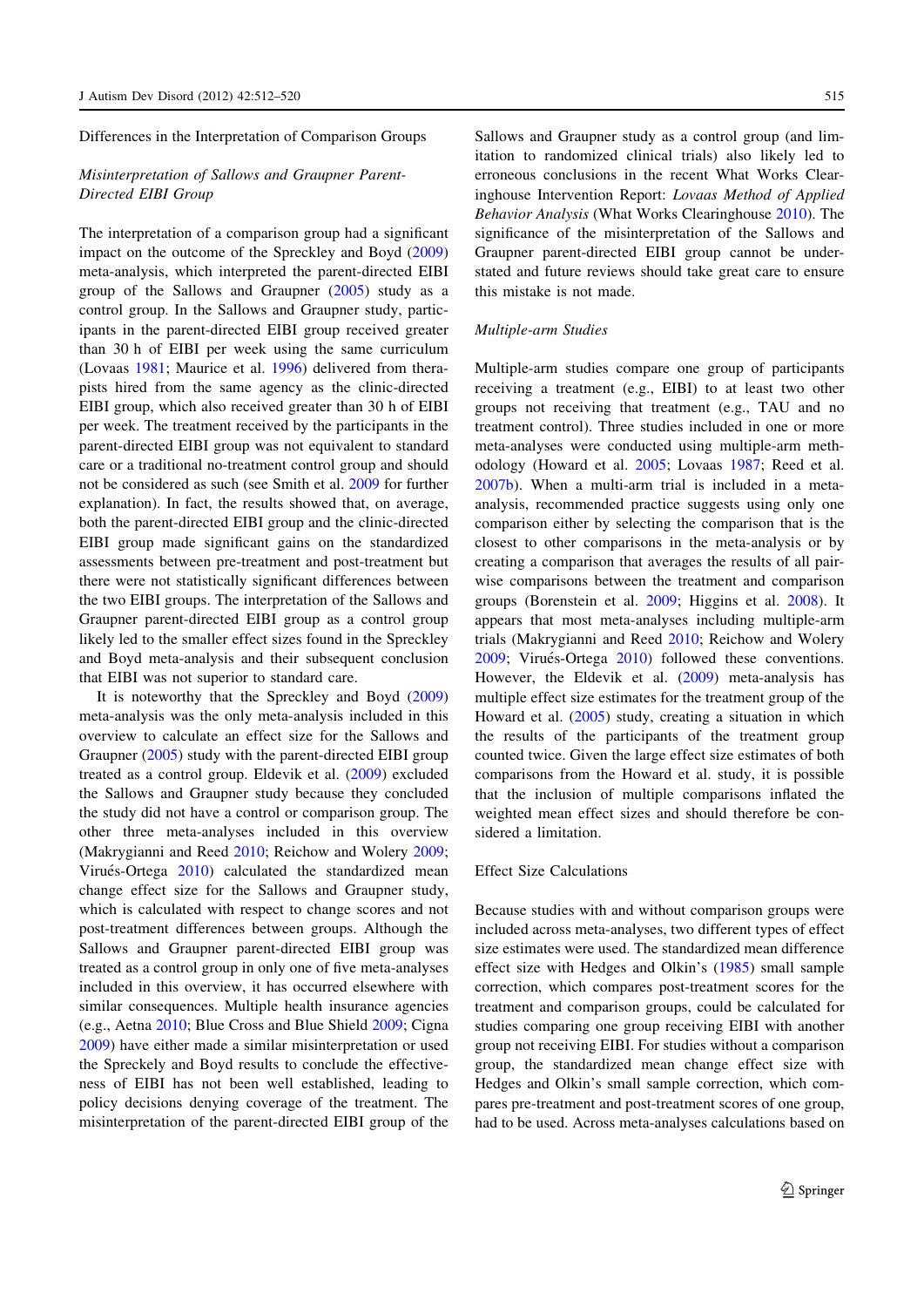| Study                  | Year  | Included in   | Pretreatment participant characteristics by group |                  |        |                          |          |                          |                          |                          | Treatment characteristics |                          |                          |
|------------------------|-------|---------------|---------------------------------------------------|------------------|--------|--------------------------|----------|--------------------------|--------------------------|--------------------------|---------------------------|--------------------------|--------------------------|
|                        |       |               | Group                                             | $\boldsymbol{n}$ | Age    | M.F                      | IQ       | <b>VABS</b>              | EL                       | RL                       | Model                     | hr/wk                    | Mo of Tx                 |
| Lovaas                 | 1987  | E, R, V, M    | TX                                                | 19               | 34.6   | $\equiv$                 | 62.7     | $\equiv$                 | $\overline{\phantom{0}}$ | ÷                        | <b>UCLA</b>               | 40                       | $24+$                    |
|                        |       |               | C                                                 | 19               | 40.9   | $\qquad \qquad -$        | 57.0     | $\overline{\phantom{0}}$ |                          | $\overline{\phantom{0}}$ | <b>UCLA</b>               | 10                       | $24+$                    |
|                        |       |               | C                                                 | 21               | $<$ 42 | ÷                        | 60.0     | $\frac{1}{2}$            |                          | $\equiv$                 | TAU                       | $\overline{\phantom{m}}$ | $24+$                    |
| Anderson et al.        | 1987  | R, V, M       | TX                                                | 14               | 42.8   | $\qquad \qquad -$        | 57.3     | 50.7                     |                          |                          | <b>UCLA</b>               | $15 - 25$                | $12 - 24$                |
| Harris et al.          | 1991  | V             | TX                                                | 9                | 50.1   | 8,1                      | 67.6     | $\qquad \qquad -$        |                          | $\overline{\phantom{0}}$ | EIBI                      | $35 - 45$                | 11.4                     |
| Birnbrauer and Leach   | 1993  | E, R, V       | TX                                                | 9                | 38.1   | 5,4                      | 51.3     | 46.1                     |                          | $\overline{\phantom{0}}$ | <b>UCLA</b>               | 18.7                     | 21.6                     |
|                        |       |               | C                                                 | 5                | 33.2   | 5,0                      | 54.5     | 51.5                     |                          | $\overline{\phantom{0}}$ | $\qquad \qquad -$         | $\qquad \qquad -$        | 24                       |
| Smith et al.           | 1997  | E, R, V, M    | TX                                                | 11               | 36     | 11,0                     | 28       | 50.3                     | $\overline{\phantom{0}}$ | $\overline{\phantom{0}}$ | <b>UCLA</b>               | 30                       | 35                       |
|                        |       |               | C                                                 | 10               | 38     | 8,2                      | 27       | $\overline{\phantom{0}}$ | $\overline{\phantom{0}}$ | $\equiv$                 | <b>UCLA</b>               | 10                       | 26                       |
| Sheinkopf and Siegel   | 1998  | R, V          | TX                                                | 11               | 33.8   | $\equiv$                 | 62.8     | $\overline{\phantom{0}}$ | $\overline{\phantom{0}}$ | $\qquad \qquad -$        | <b>UCLA</b>               | 27.0                     | 15.7                     |
|                        |       |               | C                                                 | 11               | 35.3   | $\equiv$                 | 61.7     | $\qquad \qquad -$        | $\overline{\phantom{0}}$ | $\overline{\phantom{0}}$ | TAU                       | 11.1                     | 18                       |
| Weiss                  | 1999  | V, M          | TX                                                | 20               | 41.5   | 19,1                     | $\equiv$ | 49.9                     | $\overline{a}$           | -                        | <b>EIBI</b>               | 40                       | 24                       |
| Harris and Handleman   | 2000  | V             | TX                                                | 27               | 49.0   | $\equiv$                 | 59.3     | $\overline{\phantom{0}}$ | -                        | ÷                        | <b>EIBI</b>               | $35 - 40$                | 93                       |
| Smith et al.           | 2000  | E, R, S, V, M | TX                                                | 15               | 36.1   | 12,3                     | 50.5     | 63.4                     | 41.9                     | 37.3                     | <b>UCLA</b>               | 24.5                     | 33.4                     |
|                        |       |               | ${\bf C}$                                         | 13               | 35.8   | 11,2                     | 50.7     | 65.2                     | 45.6                     | 38.3                     | <b>UCLA</b>               | $15 - 20$                | 24                       |
| Bibby et al.           | 2002  | R, V          | TX                                                | 66               | 45.0   | 55,11                    | 50.8     | 54.5                     | ÷                        | ÷                        | <b>UCLA</b>               | 30.3                     | 32.8                     |
| Boyd and Corley        | 2001  | R             | TX                                                | 22               | 41.3   | 16,6                     | -        | $\overline{\phantom{a}}$ | -                        | -                        | <b>UCLA</b>               | $20 - 30$                | 23                       |
| Eikeseth et al.        | 2002  | E, S, V       | TX                                                | 13               | 66.3   | 8,5                      | 61.9     | 55.8                     | 45.1                     | 49.0                     | <b>UCLA</b>               | 28.0                     | 12.2                     |
|                        |       |               | C                                                 | 12               | 65.0   | 11,1                     | 65.2     | 60.0                     | 51.2                     | 50.4                     | Eclectic                  | 29.1                     | 13.6                     |
| Howard et al.          | 2005  | E, V, M       | TX                                                | 29               | 30.9   | 25,4                     | 58.5     | 70.5                     | 51.9                     | 52.2                     | <b>EIBI</b>               | $25 - 40$                | 14.2                     |
|                        |       |               | C                                                 | 16               | 37.4   | 13,3                     | 53.7     | 69.8                     | 43.9                     | 45.4                     | Eclectic                  | $25 - 30$                | 13.3                     |
|                        |       |               | C                                                 | 16               | 34.6   | 16,0                     | 59.9     | 71.6                     | 48.8                     | 49.0                     | Eclectic                  | 15                       | 14.8                     |
| Matos and Mustaca      | 2005  | V             | TX                                                | 9                | 48     | 8,1                      | 31       | 21                       | $\equiv$                 | 32                       | <b>UCLA</b>               | 30                       | $9 - 12$                 |
| Sallows and Graupner   | 2005  | R, S, V, M    | TX                                                | 13               | 35.0   | 11,2                     | 50.9     | 59.5                     | 47.9                     | 38.9                     | <b>UCLA</b>               | 37.6                     | 48                       |
|                        |       |               | TX                                                | 10               | 37.1   | 8,2                      | 52.1     | 60.9                     | 48.4                     | 38.8                     | <b>UCLA</b>               | 31.3                     | 48                       |
| Cohen et al.           | 2006  | E, R, V, M    | TX                                                | 21               | 30.2   | 18,3                     | 61.6     | 69.8                     | 52.9                     | 51.7                     | <b>UCLA</b>               | $35 - 40$                | 36                       |
|                        |       |               | ${\bf C}$                                         | 21               | 33.2   | 17,4                     | 59.4     | 70.6                     | 52.8                     | 52.7                     | Eclectic                  | $\qquad \qquad -$        | $\overline{\phantom{0}}$ |
| Eldevik et al.         | 2006  | E, R, V, M    | TX                                                | 13               | 53.0   | 10,3                     | 41.0     | 52.5                     | 33.8                     | 37.3                     | <b>UCLA</b>               | 12.5                     | 20.3                     |
|                        |       |               | C                                                 | 15               | 49.0   | 14,1                     | 47.2     | 52.5                     | 41.6                     | 33.2                     | Eclectic                  | 12.0                     | 21.4                     |
| Baker-Ericzen et al.   | 2007  | V             | TX                                                | 158              | 49.4   | 128,28                   | -        | $\qquad \qquad -$        | $\overline{\phantom{0}}$ | $\equiv$                 | <b>PRT</b>                | $\overline{\phantom{a}}$ | 12                       |
| Ben-Itzchak and Zachor | 2007  | V, M          | TX                                                | 25               | 26.6   | 23,2                     | 70.7     | $\qquad \qquad =$        | -                        | -                        | <b>EIBI</b>               | 35                       | 12                       |
| Eikeseth et al.        | 2007  | R, S          | TX                                                | 13               | 66.3   | 8,5                      | 61.9     | 55.8                     | 45.1                     | 49.0                     | <b>UCLA</b>               | 28.0                     | 31.4                     |
|                        |       |               | C                                                 | 12               | 65.0   | 11,1                     | 65.2     | 60.0                     | 51.2                     | 50.4                     | Eclectic                  | 29.1                     | 33.3                     |
| Magiati et al.         | 2007  | R, V, M       | TX                                                | 28               | 38.0   | 27,1                     | 83.0     | 59.6                     | $2.2^r$                  | 4.9 <sup>r</sup>         | <b>UCLA</b>               | 32.4                     | 25.5                     |
|                        |       |               | C                                                 | 16               | 42.5   | 12,4                     | 65.2     | 55.4                     | $1.7$ <sup>r</sup>       | 2.9r                     | Eclectic                  | 25.6                     | 26.0                     |
| Reed et al.            | 2007a | V, M          | TX                                                | 12               | $40\,$ | 11,1                     | 56.8     | 58.2                     |                          | -                        | ${\rm EIBI}$              | 30.4                     | 9                        |
|                        |       |               | $\mathbf C$                                       | $20\,$           | 43     | 18,2                     | 57.8     | 53.0                     | $\overline{\phantom{0}}$ | -                        | Eclectic                  | 12.7                     | 9                        |
|                        |       |               | $\mathbf C$                                       | 16               | 38     | $\overline{\phantom{0}}$ | 53.4     | 58.6                     |                          | -                        | Portage                   | 8.5                      | 9                        |
| Reed et al.            | 2007b | $\mathbf M$   | ${\rm TX}$                                        | 14               | 42.9   | 14,0                     | 60.1     | 59.3                     | -                        | -                        | EIBI                      | 30.4                     | $9 - 10$                 |
|                        |       |               | $\mathbf C$                                       | 13               | 40.8   | 13,0                     | 56.6     | 56.5                     | $\overline{\phantom{0}}$ | -                        | EIBI                      | 12.6                     | $9 - 10$                 |
| Remington et al.       | 2007  | E, V, M       | ${\rm TX}$                                        | 23               | 38.4   | -                        | 61.4     | 114.8 <sup>r</sup>       |                          | -                        | ${\rm EIBI}$              | 25.6                     | 24                       |
|                        |       |               | ${\bf C}$                                         | 21               | 35.7   | $\overline{\phantom{0}}$ | 62.3     | $113.6^{r}$              |                          | -                        | TAU                       | 15.3                     | 24                       |
| Anan et al.            | 2008  | V             | ${\rm TX}$                                        | $72\,$           | 44     | 61,11                    | 51.7     | 53.11                    | $\overline{\phantom{0}}$ | $\qquad \qquad -$        | ${\rm EIBI}$              | 15                       | 2.8                      |
| Ben-Itzchak et al.     | 2008  | V             | $\mathcal{T}\mathcal{X}$                          | 44               | 27.3   | 43,1                     | 74.8     | $\equiv$                 |                          | -                        | ${\rm EIBI}$              | 45                       | 12                       |
|                        |       |               | $\mathbf C$                                       | 37               | 24.2   | 23,14                    | 71.0     | $\qquad \qquad -$        | -                        | $\overline{\phantom{0}}$ | TAU                       | $\qquad \qquad -$        | 12                       |
|                        |       |               |                                                   |                  |        |                          |          |                          |                          |                          |                           |                          |                          |

Table 2 Characteristics of studies included in reviews

Key: Age average age by group in months, M male, F female, IQ intelligence quotient, VABS vineland adaptive behavior scales (Sparrow et al. 1984) composite standardized score, EL expressive language, RL receptive language, hr/wk average number of hours per week of treatment, mo of tx average number of months of treatment, E Eldevik et al., 2009, R Reichow and Wolery 2009, V Virués-Ortega 2010, M Makrygianni and Reed 2010, S Spreckley and Boyd 2009, TX treatment group, C control/comparison group,-not reported UCLA University of California at Los Angeles, TAU treatment as usual, EIBI early intensive behavioral intervention, *PRT* pivotal response treatment,  $r$  raw score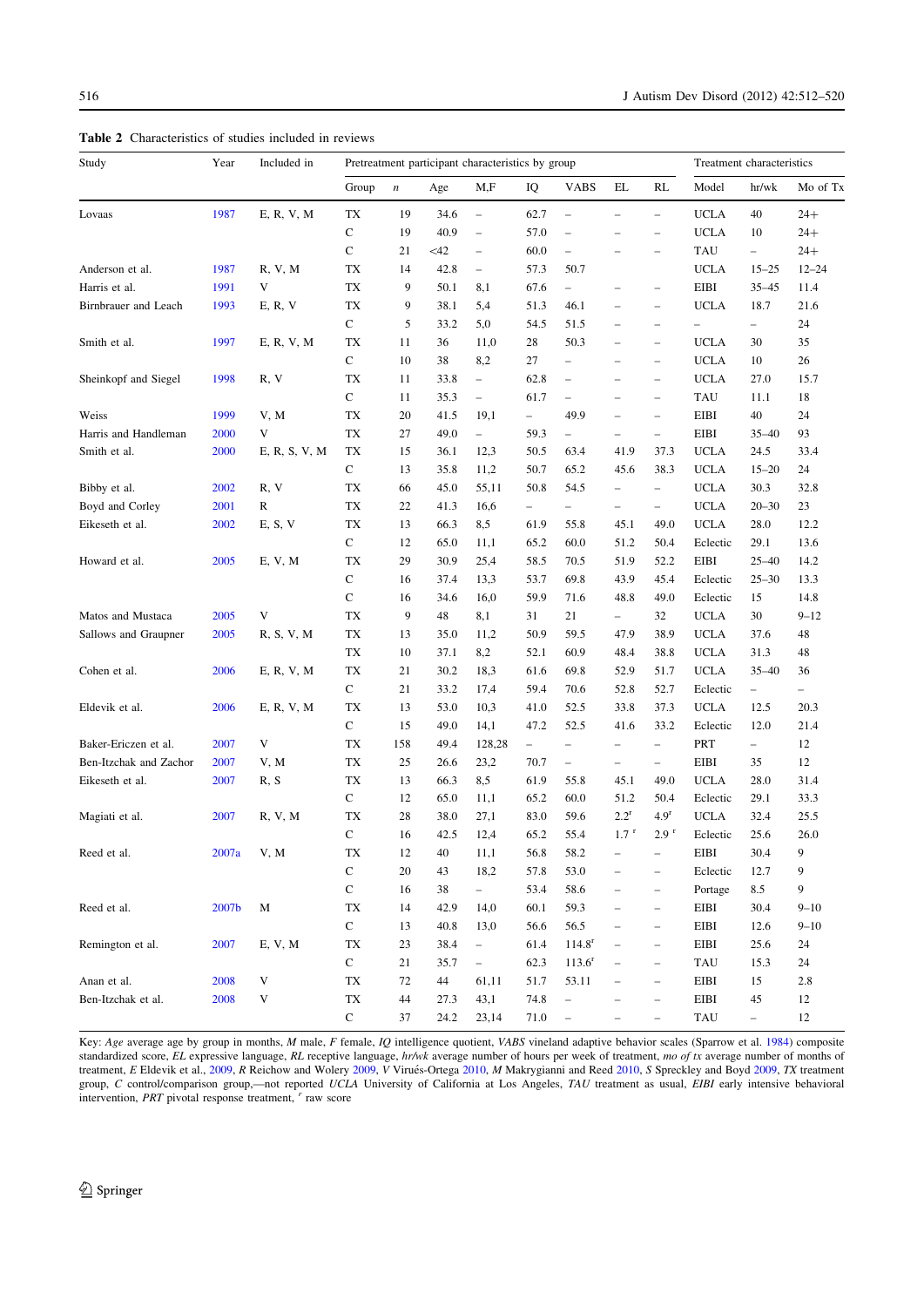the different effect sizes led to very large differences (e.g.,  $>g = 1.50$ ) in effect size estimates for individual studies A sensitivity analysis from one meta-analysis (Virués-Ortega 2010) including both effect sizes suggested that studies with control groups had a larger weighted mean effect size for IQ but a smaller weighted mean effect size for adaptive behavior than studies that did not contain control groups. Because the standardized mean change effect size does not account for maturation, the use of this effect size in metaanalysis should be considered a potential confound and limitation of the meta-analyses using this estimate.

#### Moderator Analyses

Three reviews (Makrygianni and Reed 2010; Reichow and Wolery 2009; Virués-Ortega 2010) concluded their metaanalysis showed enough between group differences to conduct moderator analyses. Makrygianni and Reed used partial correlations controlling for methodological quality to examine seven treatment and pre-intervention child characteristics (treatment intensity, treatment duration, parental training, chronological age, IQ, language, and adaptive behavior). They found large relations suggesting (a) higher treatment intensity was related to larger changes and greater between group differences in IQ and adaptive behavior, (b) greater treatment duration was related to greater between group differences in adaptive behavior, (c) inclusion of parent training was related to greater between group differences in adaptive behavior, and (d) better pre-treatment adaptive behavior was related to larger changes in language and greater between group differences in adaptive behavior. No statistically significant relations were found for preintervention chronological age, IQ, or language ability.

Reichow and Wolery (2009) used analysis of variance methods to examine methodological rigor and method of group assignment, both of which did not have a statistically significant relation to changes in IQ. Weighted multiple regression was used to examine six additional variables (model of supervisor training, treatment density [intensity], treatment duration, total hours of treatment, pre-intervention chronological age, and pre-intervention IQ). Only one variable had a significant relation; studies in which supervisors were trained using the UCLA procedures had greater increases in IQ scores.

Finally, Virués-Ortega (2010) used random-effects meta-regression models and dose–response meta-analysis to examine relations between effect sizes for IQ, language composite, and adaptive behavior and intervention (duration and intensity) and child (pre-intervention age and preintervention IQ) characteristics. The meta-regression showed longer treatment duration was related to larger differences in language composite scores. The dose– response meta-analysis suggested longer treatment duration

was related to higher expressive and receptive language scores and greater treatment intensity was related to higher adaptive behavior scores.

## Publication and Selection Bias

Publication bias should be considered a potential confound in all of the meta-analyses. All meta-analyses included in this overview only included studies published in peerreviewed journals, which increases the threat of publication bias. Publication bias was assessed in four meta-analyses; two analyses found evidence of publication bias (Reichow and Wolery 2009; Virués-Ortega 2010) and two did not (Eldevik et al. 2009; Makrygianni and Reed 2010). Therefore, it is unclear what, if any, effect publication bias might have had on the results of these meta-analyses; future meta-analyses should consider more inclusive inclusion criteria. A related risk is selection bias. Three of five meta-analyses (i.e., Eldevik et al. 2009; Makrygianni and Reed 2010; Spreckley and Boyd 2009) included in this review were conducted by a research team that included at least one individual previously involved in studying EIBI. Furthermore, the author of this overview was involved in one of the meta-analyses included in this review (Reichow and Wolery 2009). Although peer-review might help limit the threat of selection bias, it cannot be ruled out.

#### Conclusions and Future Recommendations

This paper presents an overview of five meta-analyses on EIBI for young children with ASDs. By synthesizing the results across multiple studies, meta-analysis can be a powerful tool for estimating the average effects of an intervention; thus, the collective and accumulating evidence supporting EIBI from meta-analytic studies cannot be dismissed. On average, EIBI can be a powerful intervention capable of producing large gains in IQ and/or adaptive behavior for many young children with ASDs. Despite their differences, most (4 of 5) meta-analyses (Eldevik et al. 2009; Makrygianni and Reed 2010; Reichow and Wolery 2009; Virués-Ortega 2010) reached the conclusion that EIBI is an effective intervention. It should be noted that the four meta-analyses reaching this conclusion are also the four meta-analyses that properly interpreted the Sallows and Graupner (2005) parent-directed EIBI group. Stated differently, all meta-analyses correctly interpreting the Sallows and Graupner parent-directed EIBI group concluded EIBI is an effective intervention. The conclusion that EIBI can be an effective intervention for many children with autism is also supported by multiple descriptive reviews (e.g., Granpeesheh et al. 2009; Eikeseth 2009; Matson and Smith 2008; Rogers and Vismara 2008) and in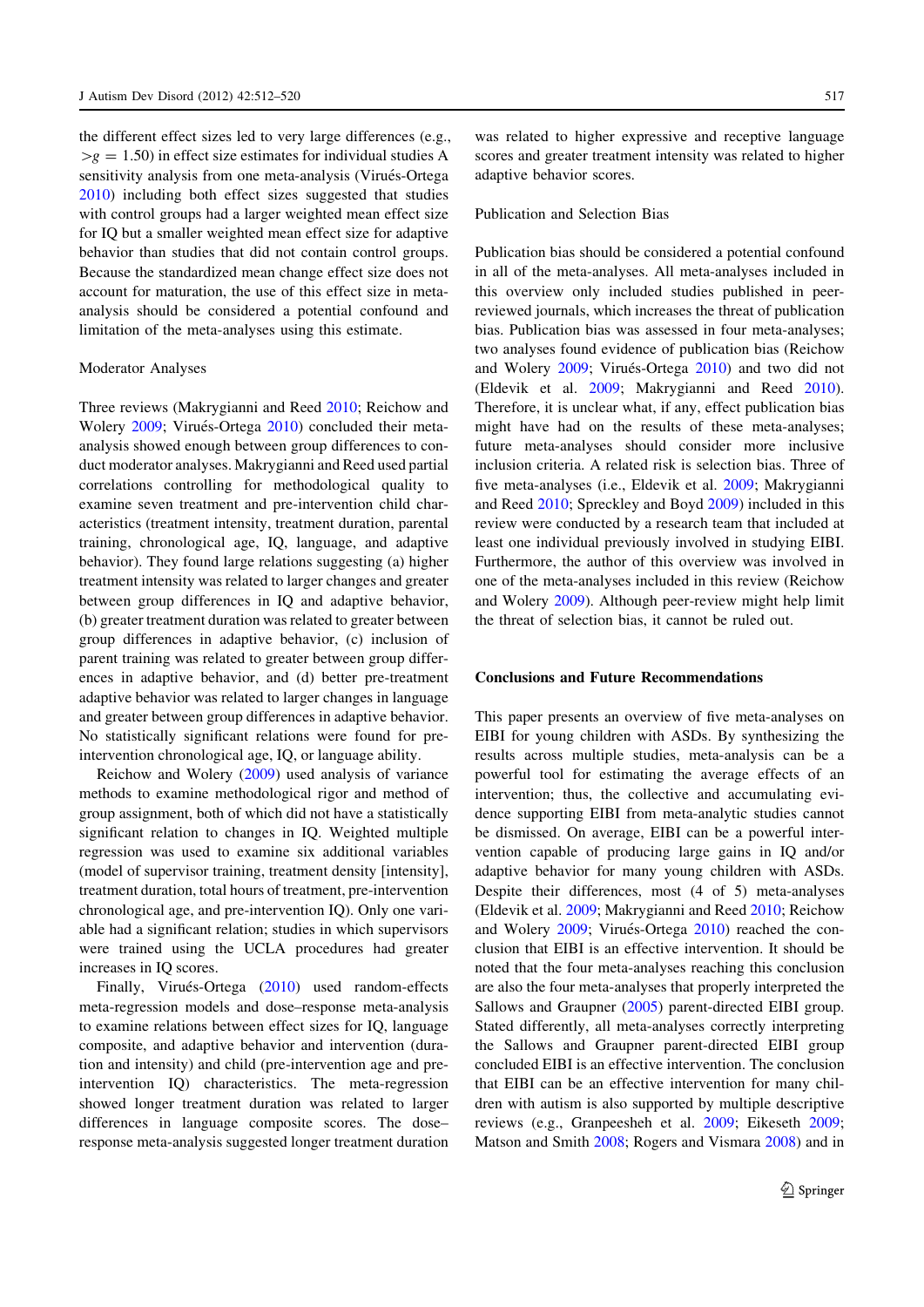a recent ''mega-analysis'' of 309 individual participant data (Eldevik et al. 2010). Furthermore, the current evidence on the effectiveness of EIBI meets the threshold and criteria for the highest levels of evidence-based treatments across definitions (e.g., Kratochwill and Stoiber 2002; National Autism Center 2009; Odom et al. 2005; Reichow 2011; Silverman and Hinshaw 2008). Collectively, EIBI is the comprehensive treatment model for individuals with ASDs with the greatest amount of empirical support and should be given strong consideration when deciding treatment

Although the average effects of EIBI appear to be strong and robust, no treatment, including EIBI, has been effective for all children with ASDs. Therefore, data providing information on the child characteristics that are most likely to be associated with best outcomes are needed. Because of the discrepant findings across moderator analyses, the meta-analyses included in this review shed little light on this issue. To continue to move the field forward and increase the knowledge on effective treatments for children with ASDs, it is imperative that thorough pre-treatment participant characterization and collection of outcome data across a broad range of measures be collected.

options for young children with ASDs.

Discrepancies across moderator analyses were also seen with respect to treatment characteristics, suggesting the specific treatment components with the greatest effects remain unclear. Recent survey data suggest that while EIBI programs often use a similar conceptual foundation (e.g., intensive intervention based on applied behavior analysis). specific program characteristics vary across and within programs (Love et al. 2009). To fully realize the potential benefits of EIBI, additional knowledge on the characteristics of EIBI programs outside of treatment studies (i.e., how EIBI is used in real world settings) is needed. Guidelines focusing on the intensity, duration, level of treatment fidelity, and therapist experience and/or training necessary to achieve optimal outcomes should also be more closely measured and reported in future research.

Finally, in addition to the greater specificity needed for treatment components, better knowledge about treatment outcomes are needed. Based on the meta-analyses reviewed for this overview, most young children with ASDs receiving EIBI can expect, on average, large increases in IQ and lesser (but still significant) increases in adaptive behavior. Although some studies have shown large gains on standardized measures of language (e.g., Cohen et al. 2006; Smith et al. 2000), it has been less frequently reported in studies of EIBI and was not synthesized in all of the meta-analyses. A better understanding of the effects of EIBI on language abilities is needed. Moreover, although measuring social competence is difficult, it is a defining feature of ASDs (Kanner 1943) and determining the effects of this intervention, if any, on this core feature of the disorder should be given careful consideration in future studies. Finally, the differences in measurement instruments across studies for psychopathology have likely led to no synthesis of these measures. Better measurement and reporting of psychopathology and in turn, a better understanding of the effects of EIBI on the core symptomotology of children receiving the treatment should be a priority. Data reflecting typical changes on standard outcomes such as IQ, adaptive behavior, language abilities, and psychopathology due to treatment in real life settings should also be collected. Once data on optimal child characteristics, necessary treatment components, and likely outcomes are collected, parents and clinicians will be able to make more informed choices when selecting EIBI as a treatment for young children with ASDs.

#### References

## Studies included in the reviews are indicated with an asterisk (\*). Reviews included in the overview are indicated with a cross  $(+)$

- Aetna. (2010). Clinical policy bulletin: Pervasive developmental disorders. Obtained July 1, 2010 from http://www.aetna.com/ cpb/medical/data/600\_699/0648.html.
- \*Anan, R. M., Warner, L. J., McGillivary, J. E., Chong, I. M., & Hines, S. J. (2008). Group intensive family training (GIFT) for preschoolers with autism spectrum disorders. Behavioral Interventions, 23, 165–180.
- \*Anderson, S. R., Avery, D. L., DiPietro, E. K., Edwards, G. L., & Christian, W. P. (1987). Intensive home-based early intervention with autistic children. Education and Treatment of Children, 10, 353–366.
- \*Baker-Ericzen, M. J., Stahmer, A. C., & Burns, A. (2007). Child demographics associated with outcomes in a community-based pivotal response training program. Journal of Positive Behavioral Interventions, 9, 52–60.
- \*Ben-Itzchak, I. E., Lahat, E., Burgin, R., & Zachor, A. D. (2008). Cognitive, behavior and intervention outcome in young children with autism. Research in Developmental Disabilities, 29, 447–458.
- \*Ben-Itzchak, E., & Zachor, D. A. (2007). The effects of intellectual functioning and autism severity on outcome of early behavioral intervention for children with autism. Research in Developmental Disabilities, 28, 287–303.
- Blue Cross and Blue Shield. (2009). Special report: Early intensive behavioral intervention based on applied behavior analysis among children with autism spectrum disorders. Obtained July 1, 2009 from: http://www.bcbs.com/blueresources/tec/vols/23/ 23\_09.pdf.
- \*Bibby, P., Eikeseth, S., Martin, N. T., Mudford, O. C., & Reeves, D. (2002). Progress and outcomes for children with autism receiving parent-managed interventions. Research in Developmental Disabilities, 23, 81–104.
- \*Birnbrauer, J. S., & Leach, D. J. (1993). The Murdoch early intervention program after 2 years. Behaviour Change, 10(2), 63–74.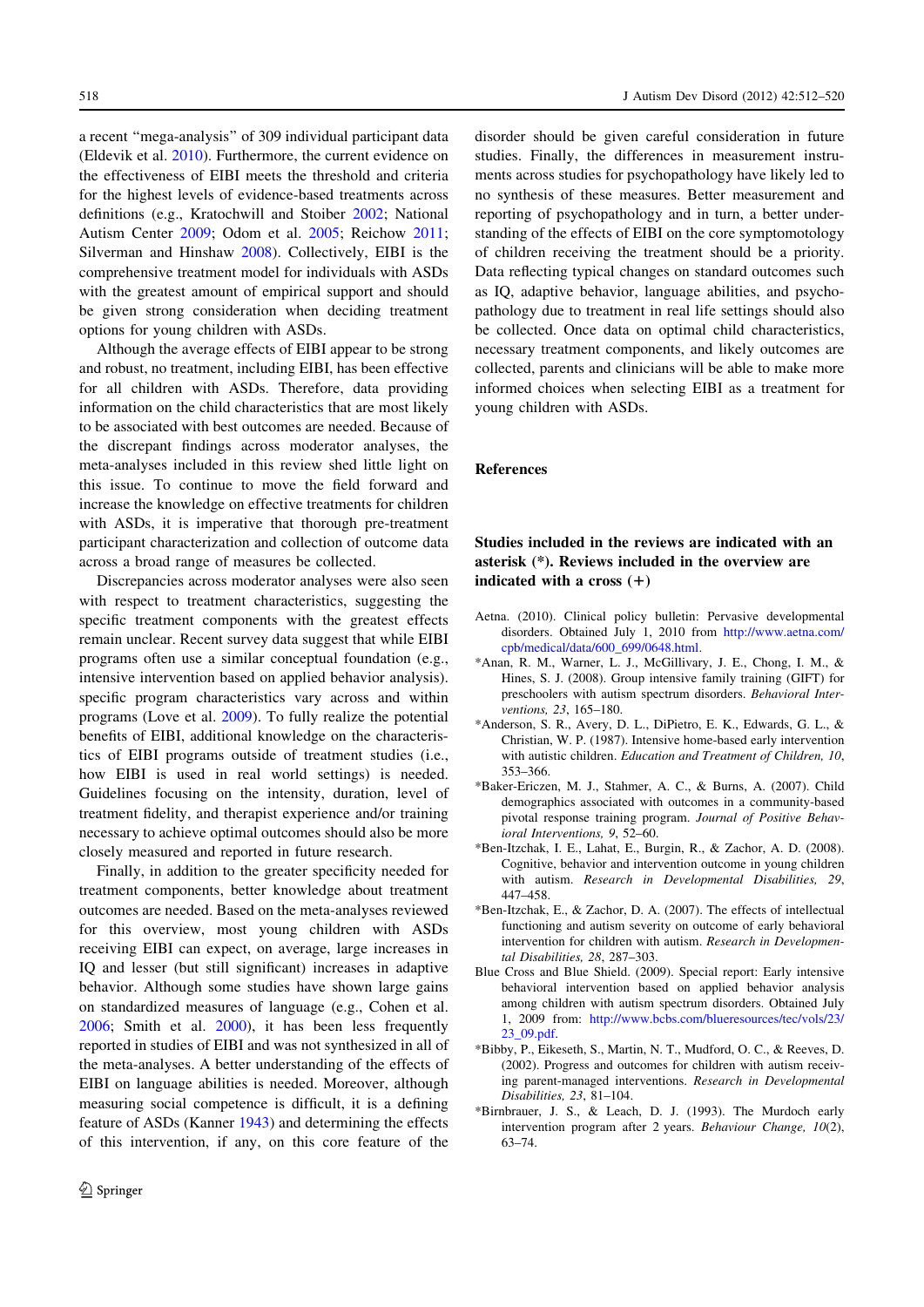- Borenstein, M., Hedges, L. V., Higgins, J. P. T., & Rothstein, H. (2009). Introduction to meta-analysis. Hoboken, NJ: Wiley.
- \*Boyd, R. D., & Corley, M. J. (2001). Outcome survey of early intensive behavioral intervention for young children with autism in a community setting. Autism, 5, 430–441.
- Cigna. (2009). Cigna medical coverage policy: Intensive behavioral interventions. Obtained July 1, 2010 from: http://www.cigna.ca/ customer\_care/healthcare\_professional/coverage\_positions/medical/ mm\_0499\_coveragepositioncriteria\_intensive\_Behavioral\_interventions. pdf.
- \*Cohen, H., Amerine-Dickens, M., & Smith, T. (2006). Early intensive behavioral treatment: Replication of the UCLA model in a community setting. Developmental and Behavioral Pediatrics, 27(2), S145–S155.
- Eikeseth, S. (2009). Outcome of comprehensive psycho-educational interventions for young children with autism. Research in Developmental Disabilities, 30, 158–178.
- \*Eikeseth, S., Smith, T., Jahr, E., & Eldevik, S. (2002). Intensive behavioral treatment at school for 4- to 7-year-old children with autism: A 1-year comparison controlled study. Behavior Modification, 26, 49–68.
- \*Eikeseth, S., Smith, T., Jahr, E., & Eldevik, S. (2007). Outcome for children with autism who began intensive behavioral treatment between ages 4 and 7: A comparison study. Behavior Modification, 31, 264–278.
- \*Eldevik, S., Eikeseth, S., Jahr, E., & Smith, T. (2006). Effects of low-intensity behavioral treatment for children with autism and mental retardation. Journal of Autism and Developmental Disorders, 36, 211–224.
- ?Eldevik, S., Hastings, R. P., Hughes, C., Jahr, E., Eikeseth, S., & Cross, S. (2009). Meta-analysis of early intensive behavioral intervention for children with autism. Journal of Clinical Child and Adolescent Psychology, 38, 439–450.
- Eldevik, S., Hastings, R. P., Hughes, J. C., Jahr, E., Eikeseth, S., & Cross, S. (2010) Using participant data to extend the evidence base for intensive behavioral intervention for children with autism. American Journal on Intellectual and Developmental Disabilities, 115, 381–405.
- Foxx, R. M. (1993). Sapid effects awaiting independent replication. American Journal on Mental Retardation, 97, 375–376.
- Granpeesheh, D., Tarbox, J., & Dixon, D. R. (2009). Applied behavior analytic interventions for children with autism: A description and review of treatment research. Annals of Clinical Psychology, 21(3), 162–173.
- Green, G., Brennan, L. C., & Fein, D. (2002). Intensive behavioral treatment for a toddler at high risk for autism. Behavior Modification, 26, 69–102.
- Green, V. A., Pituch, K. A., Itchon, J., Choi, A., O'Reilly, M., & Sigafoos, J. (2006). Internet survey of treatments used by parents of children with autism. Research in Developmental Disabilities, 27, 70–84.
- Gresham, F. M., & MacMillan, D. L. (1998). Early intervention project: Can its claims be substantiated and its effects replicated? Journal of Autism and Developmental Disorders, 28, 5–13.
- \*Harris, S. L., & Handleman, J. S. (2000). Age and IQ at intake as predictors of placement for young children with autism: A fourto six-year follow-up. Journal of Autism and Developmental Disorders, 30, 137–142.
- \*Harris, S. L., Handleman, J. S., Gordon, R., Kristoff, B., & Fuentes, F. (1991). Changes in cognitive and language functioning of preschool children with autism. Journal of Autism and Developmental Disabilities, 21, 281–290.
- Hedges, L., & Olkin, I. (1985). Statistical models for meta-analysis. New York: Academic Press.
- Higgins, J. P. T., Deeks, J. J., & Altman, D. G. (2008). Special topics in statistics. In J. P. T. Higgins & S. Green (Eds.), Cochrane

handbook for systematic reviews of interventions (pp. 481–530). West Sussex, UK: Wiley-Blackwell.

- \*Howard, J. S., Sparkman, C. R., Cohen, H. G., Green, G., & Stanislaw, H. (2005). A comparison of intensive behavior analytic and eclectic treatments for young children with autism. Research in Developmental Disabilities, 26, 359–383.
- Kanner, L. (1943). Autistic disturbances of affective contact. Nervous Child, 2, 217–250.
- Kratochwill, T. R., & Stoiber, K. C. (2002). Evidence-based interventions in school psychology: Conceptual foundations of the procedural and coding manual of division 16 and the society for the study of school psychology task force. School Psychology Quarterly, 17, 341–389.
- Lovaas, O. I. (1981). Teaching developmentally disabled children: The me book. Baltimore: University Park.
- \*Lovaas, O. I. (1987). Behavioral treatment and normal educational and intellectual functioning in young autistic children. Journal of Consulting and Clinical Psychology, 55, 3–9.
- Lovaas, O. I. (2003). Teaching individuals with developmental delays: Basic intervention techniques. Austin, TX: Pro-Ed.
- Love, J. R., Carr, J. E., Almason, S. M., & Petursdottir, A. I. (2009). Early and intensive behavioral intervention for autism: A survey of clinical practices. Research in Autism Spectrum Disorders, 3, 421–428.
- \*Magiati, I., Charman, T., & Howlin, P. (2007). A two-year prospective follow-up study of community-based early intensive behavioural intervention and specialist nursery provision for children with autism spectrum disorder. Journal of Child Psychology and Psychiatry, 48, 803–812.
- ?Makrygianni, M. K., & Reed, P. (2010). A meta-analytic review of the effectiveness of behavioural early intervention programs for children with autism spectrum disorders. Research in Autism Spectrum Disorders, 4, 577–593.
- \*Matos, M. A., & Mustaca, A. E. (2005). Analisis comportamental aplicado (ACA y transtornos generalizados del desarrollo (TGD): Su evaluacion en Argentina [Applied behavior analysis and pervasive developmental disabilities: Assessment in Argentina]. Interdisciplinaria, 22(1), 59–76.
- Matson, J. L., & Smith, K. R. M. (2008). Current status of intensive behavioral interventions for young children with autism and PDD-NOS. Research in Autism Spectrum Disorders, 2, 60–74.
- Maurice, C., Green, G., & Foxx, R. M. (Eds.) (2001). Making a difference: behavioral intervention for autism. Austin, TX: Pro-Ed.
- Maurice, C., (Ed.), Green, G., & Luce, S. (Co-Eds.) (1996). Behavioral intervention for young children with autism: A manual for parents and professionals. Austin, TX: Pro-Ed.
- McEachin, J. J., Smith, T., & Lovaas, O. I. (1993). Long-term outcome for children with autism who received early intensive behavioral treatment. American Journal on Mental Retardation, 97, 359–372.
- Mesibov, G. B. (1993). Treatment outcome is encouraging. American Journal on Mental Retardation, 97, 379–380.
- Mundy, P. (1993). Normal versus high functioning status in children with autism. American Journal on Mental Retardation, 97, 381–384.
- National Autism Center. (2009). National standards report. Obtained January 6, 2010 from: www.nationalautismcenter.org/pdf/ NAC%20Standards%20Report.pdf.
- Odom, S. L., Brantlinger, E., Gersten, R., Horner, R. H., Thompson, B., & Harris, K. R. (2005). Research in special education: Scientific methods and evidence-based practices. Exceptional Children, 71, 137–148.
- \*Reed, P., Osborne, L. A., & Corness, M. (2007a). Brief Report: Relative effectiveness of different home-based behavioural approaches to early teaching intervention. Journal of Autism and Developmental Disorders, 37, 1815–1821.